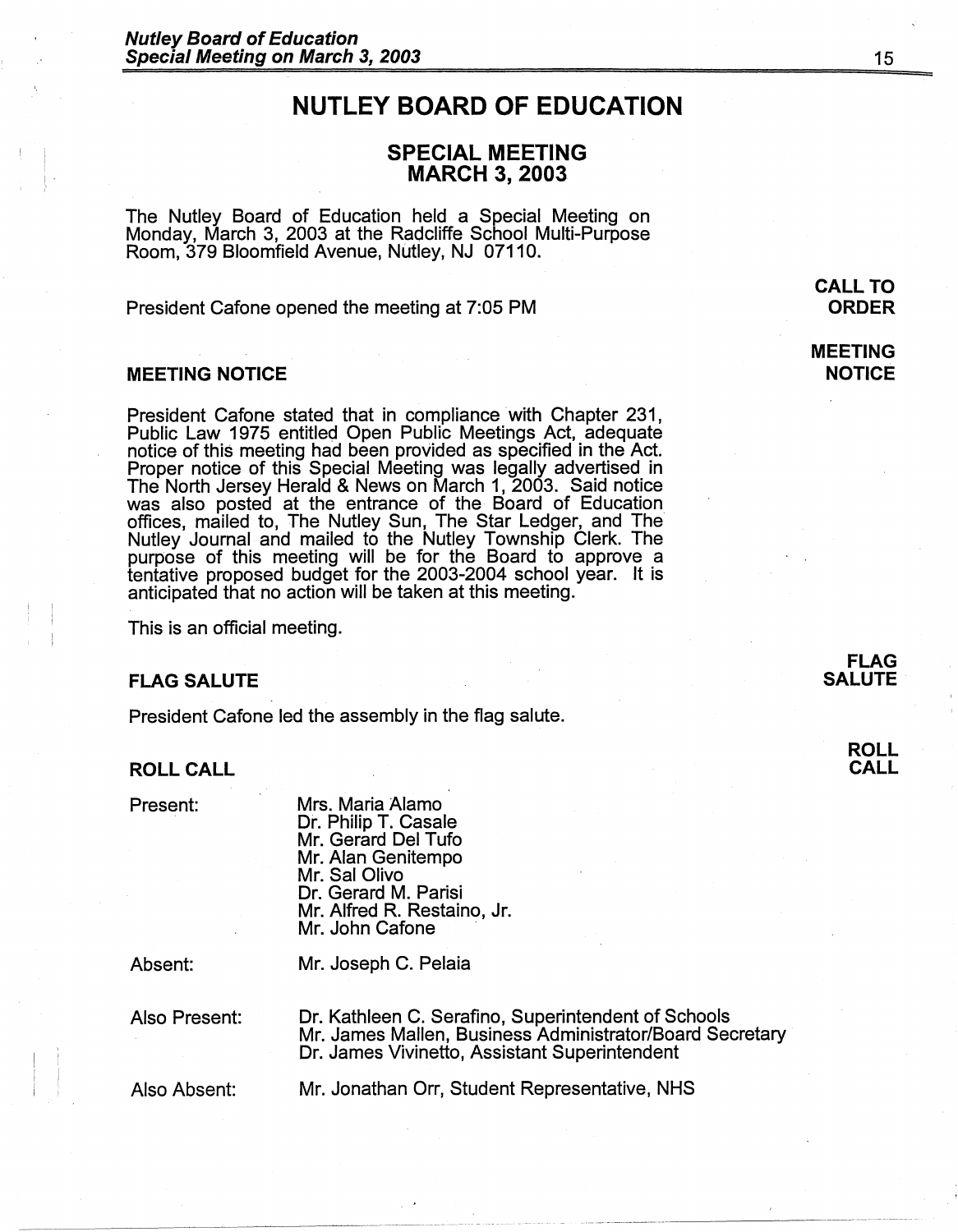# **HEARING OF CITIZENS (Agenda Items Only)**

**NONE** 

## 1. **ADOPTION OF 2003-2004 TENTATIVE BUDGET**

BE IT RESOLVED that the Board of Education hereby adopts a tentative budget for the 2003-2004 school year in the amount of:

| <b>General Fund</b>             | \$41,590,376 |
|---------------------------------|--------------|
| <b>Special Revenue Fund</b>     | 777,128      |
| <b>Debt Service</b>             | 141,818      |
| <b>Total Budget</b><br>of which | \$42,509,322 |

the following amount shall be raised by local tax levy:

General Fund \$35,289,827

and,

BE IT FURTHER RESOLVED that the Secretary be authorized to submit this budget to the County Superintendent for approval, and

BE IT FURTHER RESOLVED that the Secretary be authorized to publish the 2003-2004 budget in The Nutley Sun.

#### **BOARD DISCUSSION**

President Cafone opened the meeting to comments from the trustees regarding the tentative budget. Extensive discussion ensued among the trustees and Mr. Mallen.

#### **BOARD ACTION**

Trustee Genitempo moved, Trustee Alamo seconded and the the resolution was approved by roll call vote with Trustees Alamo, Del Tufo, Genitempo, Olivo, Parisi and Catone voting aye, Trustee Casale voting no, and Trustee Restaino abstaining.

### **MOTION TO ADJOURN TO EXECUTIVE SESSION**

At 8:25 PM Trustee Casale moved and Trustee Parisi seconded the following resolution:

#### **BOARD DISCUSSION**

# **HEARING OF<br>CITIZENS**

#### **ADOPT TENTATIVE BUDGET**

I i  $\mathbf{I}$